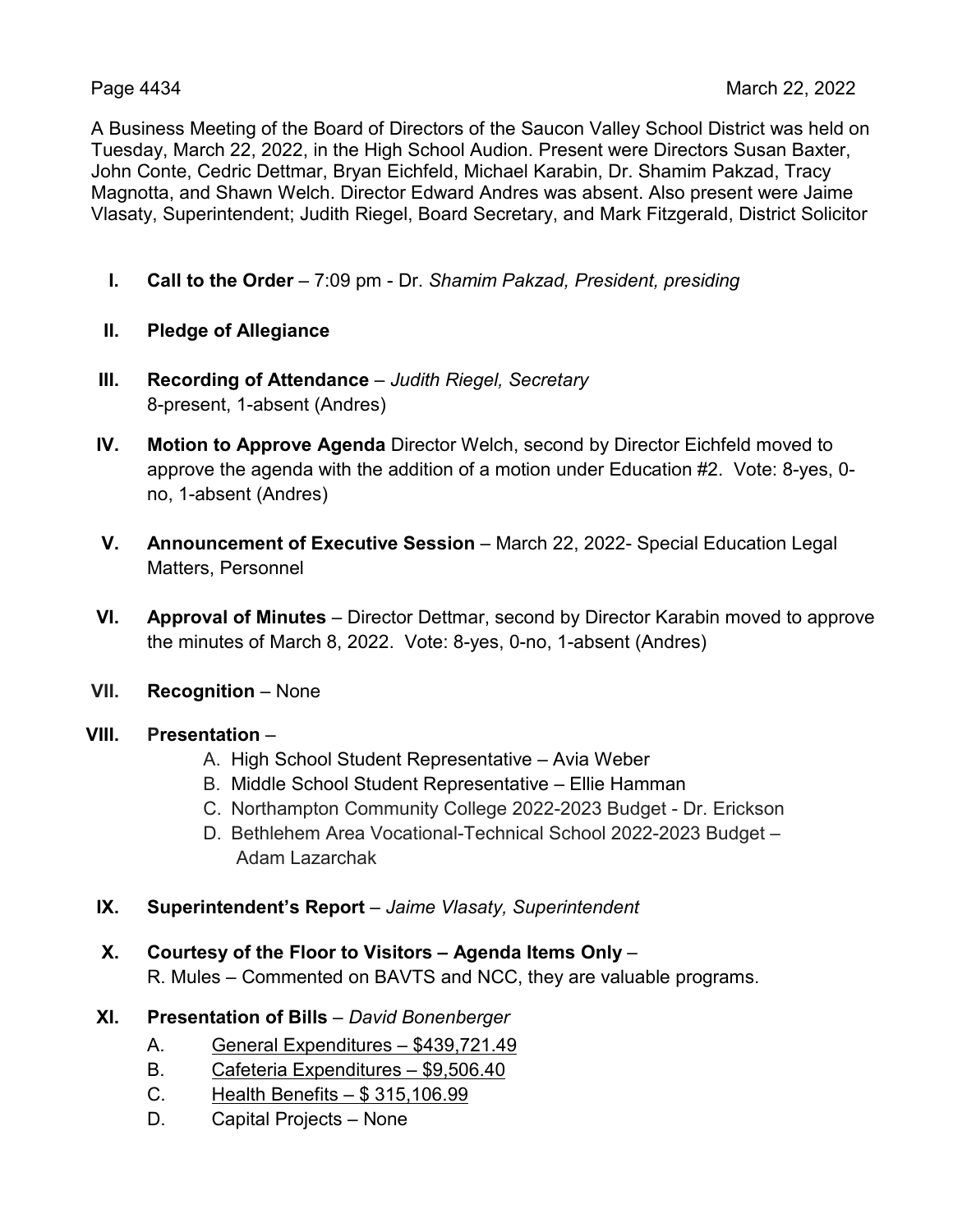1. Approve the above presentation of bills.

Director Dettmar, second by Director Welch moved to approve the Presentation of the Bills. Vote: 8-yes, 0-no, 1-absent (Andres)

# **XII. Treasurer's Report** – *Cedric Dettmar/David Bonenberger*

- A. Cash Investment and Bond Activity
- B. Condensed Board Summary Report
- C. Capital Project Finance Report
- D. Budget Transfers None
- E. Middle School Activity Report
- F. High School Activity Report February 28, 2022
	- 1. Approve the above Treasurer's Report

Director Dettmar, second by Director Conte moved to approve the Treasurer's Report. Vote: 8-yes, 0-no, 1-absent (Andres)

# **XIII. AGENDA ITEMS**

# **A. Education**

1. Approve the settlement agreement for student #7291229251.

Director Welch, second by Director Conte moved to approve Education Item 1. Vote: 8-yes, 0-no, 1-absent (Andres)

2. Motion to ratify the consent decree for student #11744.

Director Dettmar, second by Director Eichfeld moved to approve Education Item 2. Vote: 7-yes, 1-no (Pakzad), 1-absent (Andres)

# **B. Personnel**

- 1. Approve Megan Filchner as a full-time middle school administrative assistant at an hourly rate of \$18.13 with benefits per the current Administrative Assistants and Clerical Compensation & Benefits Plan, effective upon successful completion of employment paperwork. Ms. Filchner is replacing Jean Mateff who resigned.
- 2. Approve an unpaid medical leave for:

Gina Zimpfer, an instructional paraprofessional from March 9, 2022, until the end of the 2021-2022 school year.

Melissa Finlay, a custodian from April 18, 2022, until approximately May 2, 2022. Her unpaid sick leave will run concurrently with FMLA.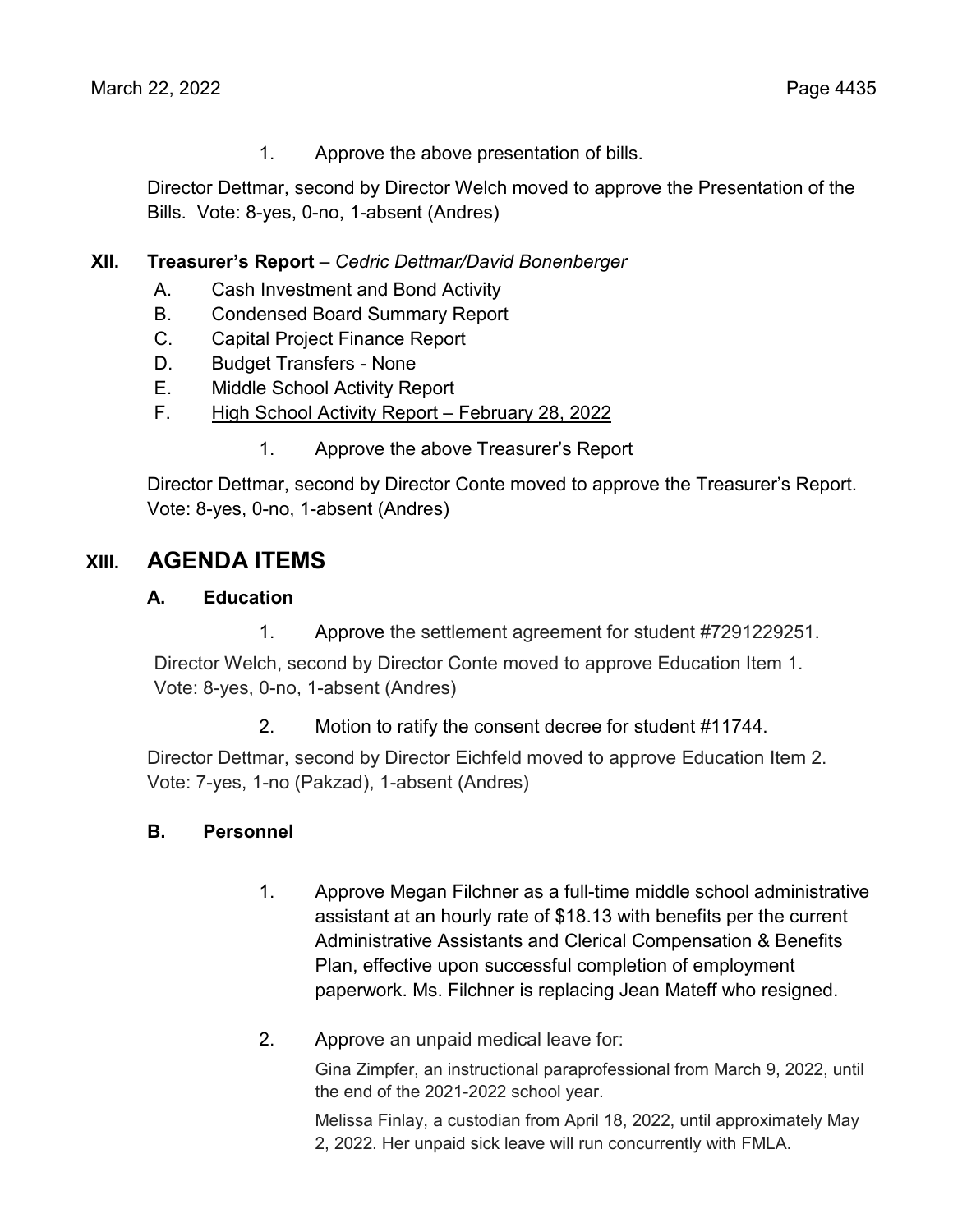- 3. Approve Robert Pasternak as a 5 day per week substitute for Brianna Keeney, math teacher, from March 14, 2022, until her return on May 2, 2022, at a daily rate of \$175.00. Ms. Keeney will be out on maternity leave during this time.
- 4. Approve Kim Carson as the Director/Producer for the Saucon Valley Fine Arts Elementary School musical with a stipend of \$4,300.00
- 5. Approve Paige Borger, as a Special Education Long-Term Substitute for Kelly Lozowski, elementary special education teacher, from March 14, 2022, to the end of the 2021-2022 school year, pending emergency certification approval.
- 6. Approve the following mentor for the 2021-2022 school year. Salary is per the current professional agreement, which will be prorated. Jasmine Kozero - Mentor Lee Wilcox - Inductee
- 7. Approve the following 2021-22 spring coaches:

#### **Track & Field**

Rob Hinson - Assist. Coach – Resignation Brittany Reamer - Assist. Coach - \$3731

## **MS Soccer**

Kaley Melendez - Assist. Coach - Volunteer Karoun Goudsouzian - Assist. Coach - Volunteer Rocco Policare - Assist. Coach – Volunteer

- 8. Rescind approval for Avery Wright as a Volunteer Track & Field Coach effective immediately.
- 9. Approve Debra Kelahan as a dedicated day-to-day substitute for the 2021-22 school year working four days of a five-day school/work week where needed in assigned school buildings effective March 14, 2022. Her salary will be \$175 per day, with no benefits.
- 10. Approve the resignation of William Kozero as a Dedicated Day to Day Substitute, effective March 12, 2022
- 11. Approve the following changes to high school club advisors:

Mario Marcozzi - Leo Club – Volunteer Brian Welsko - Remove as advisor of Scholastic Scrimmage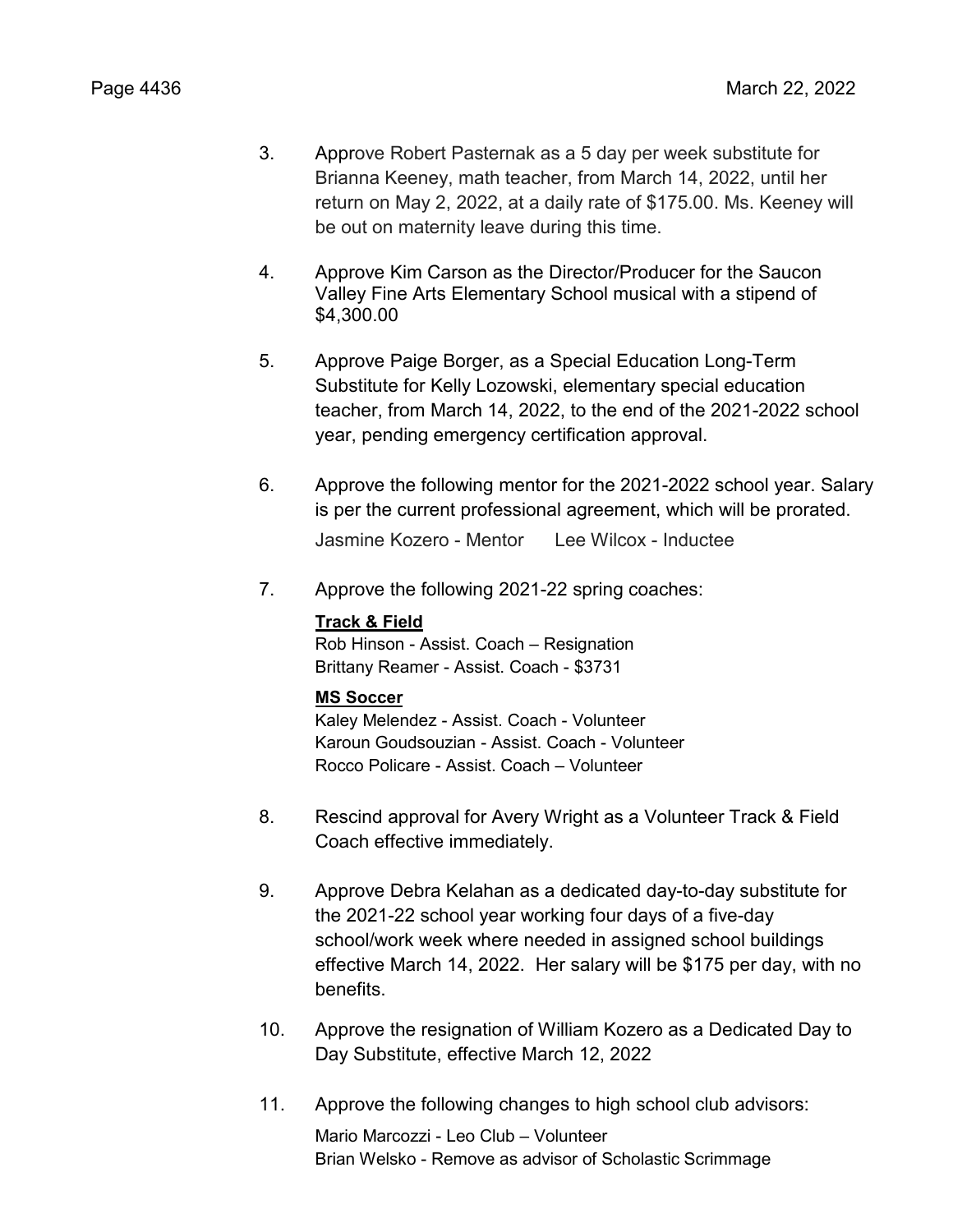- 12. Approve Katie Roberts and Cheri Chisesi as co-advisors for the Class of 2022, compensation is per the current contract and will be prorated. Ms. Brianna Keeney was the class advisor, but she is out on maternity leave and cannot fulfill the role.
- 13. Approve the following 2021-22 substitute teachers: Sarah Yanega – Emergency Certified
- 14. Approve Randi Rice as a homebound instructor for the 2021 2022 school year. The salary is \$40 per hour.

Director Welch, second by Director Conte moved to approve Personnel Items 1- 14. Vote: 8-yes, 0-no, 1-absent (Andres)

# **C. Facilities**

A. Facilities Committee Summary – March 9, 2022

# **Recommendations for Approval**

None

## **D. Finance**

A. Finance Committee Summary – March 16, 2022

## **2022-2023 Budget Timeline for the 2021-2022 School Year**

**May 31, 2022** - *District Deadline* to adopt the 2021-2022 proposed final budget and upload the signed Certification of Use of PDE-2028 into the Consolidated Financial Reporting System application. **June 10, 2022** (20 days prior to final budget adoption deadline) – *District Deadline* to make the 2021- 2022 Proposed Final Budget available for public inspection on PDE-2028. **June 20, 2022** (10 days prior to final budget adoption deadline) – *District Deadline* to offer public notice of its intent to adopt the 2021-2022 final budget.

# **Recommendations for Approval**

1. Approve the Colonial Intermediate Unit #20 General Operating Budget for the fiscal year July 1, 2022, to June 30, 2023, in the total amount of \$3,835,200.00. Saucon Valley's portion is \$23,556.60, a 0% increase from 2021-2022.

Director Welch, second by Director Dettmar moved to approve Finance Item 1. Vote: 8-yes, 0-no, 1-absent (Andres)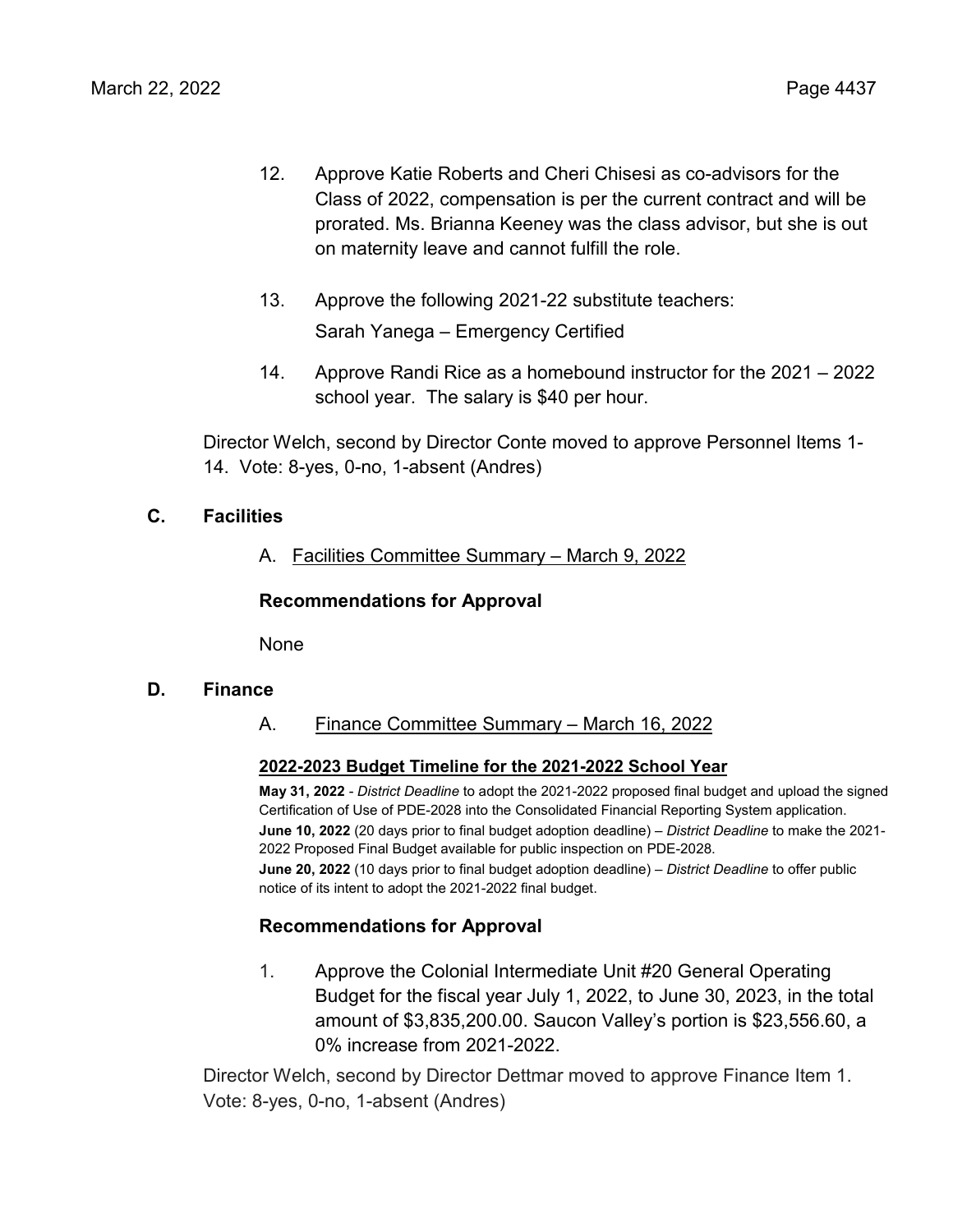2. Approve the attached contract with Rockin' Remaley for DJ services at the high school Prom on May 6, 2022, in the amount of \$3,950.00

Director Welch, second by Director Conte moved to approve Finance Item 2. Vote: 8-yes, 0-no, 1-absent (Andres)

3. Approve the attached contract with Lehigh University-Iacocca Hall for May 6, 2022, at a deposit of \$2,500.00, pending review and approval of the contract by the district solicitor.

Director Karabin, second by Director Dettmar moved to approve Finance Item 3. Vote: 8-yes, 0-no, 1-absent (Andres)

4. Approve the contract with Kay & Sons, Inc for window shades at the high school in the amount of \$28,118.54, pending review and approval of the contract by the district solicitor. The cost of this project will be paid from the Fund Balance.

Director Welch, second by Director Conte moved to approve Finance Item 4. Vote: 8-yes, 0-no, 1-absent (Andres)

- 5. Approve the contract with Lobar Associates Construction for the purchase and installation of a 900-gallon gas-fired PVI hot water heater in the amount of \$124,890.00, pending review and approval of the contract by the district solicitor. The cost of this project will be paid from the Fund Balance.
- 6. Approve the contract with Kenmark, Inc. for a backdrop for the Elementary School Musical production in the amount of \$630.00.

Director Welch, second by Director Conte moved to approve Finance Items 5&6. Vote: 8-yes, 0-no, 1-absent (Andres)

7. Approve the contract with Mobile Technologies Graphics for video services for Graduation 2022 on June 3, 2022, in the amount of \$11,832.00.

Director Welch, second by Director Dettmar moved to approve Finance Item 7. Vote: 8-yes, 0-no, 1-absent (Andres)

- **E. Community Updates**
	- **● SV Partnership**  *Michael Karabin and Shawn Welch*
	- **● Hellertown/Lower Saucon Chamber of Commerce** *– John Conte* The Chamber is setting up 1 scholarship of \$500 for a high school senior.